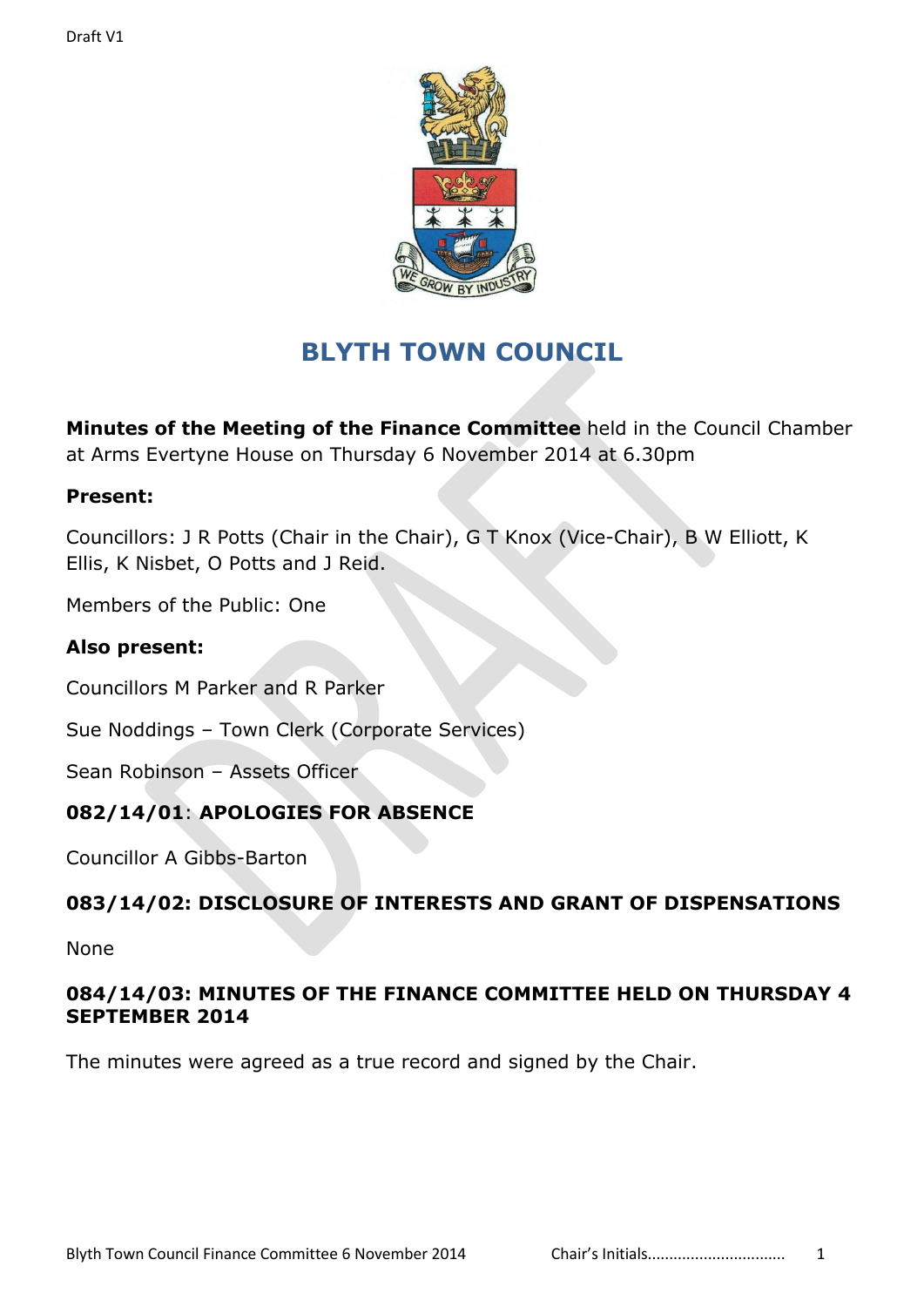# **085/14/04: EXTERNAL AUDIT**

The Chair of the Finance Committee stated that there were three issues he wished to deal with under this heading: -

**4.1 BDO Issues Arising** – Councillors had previously been issued with a copy of this document and the Chair went through each of the three issues raised that related to the timing of Risk Assessments being approved; Re-statement and Adjustment of previously stated figures; and the need for each page of minutes to be initialled by the Chair of that meeting.

**4.2 Governance & Accountability for Local Councils - the Town Clerk** (Corporate Services) had prepared a one page report of the changes introduced and stated that she had printed a full copy of the Practitioners Guide which would be placed in the Members Room for information.

**4.3 Risk Assessment** – the draft risk assessment was discussed and amendments identified. **Action SN**

# **086/14/05: WORKING GROUP**

A report of the Working Group had been previously circulated and the Chair highlighted the key issues: -

**5.1** Blyth Town Council will continue using Excel, making amendments and additions as appropriate. **Action SN and AM**

**5.2** Blyth Town Council will seek to arrange a visit to Morpeth Town Council to meet with the Town Clerk, Gillian Turner, to discuss their use of Sage line 50 accounting programme. **Action SN**

# **087/14/06: INTERNAL AUDIT**

**6.1 Current Position and review of Internal Auditor - the Chair requested** that Blyth Town Council's thanks should be placed on record with regard to the work carried out by Richard Slater since his involvement started in 2009-10. It was requested that a letter be sent. **Action SN**

**6.2 Terms of Reference** – the Chair highlighted that the Practitioner's Guide for Governance and Accountability provided an excellent brief on the role of an Internal Auditor.

It was agreed that three potential Internal Auditors would be approach and that a working group comprising of the Town Clerk (Corporate Services), Chair of Finance and Vice Chair of Finance be established.

Councillor K Ellis requested that the working group should include Town Clerks not Town Clerk.

Councillor G Knox requested that a member of the opposition should be part of the working group and proposed Councillor J Reid. This was seconded and agreed.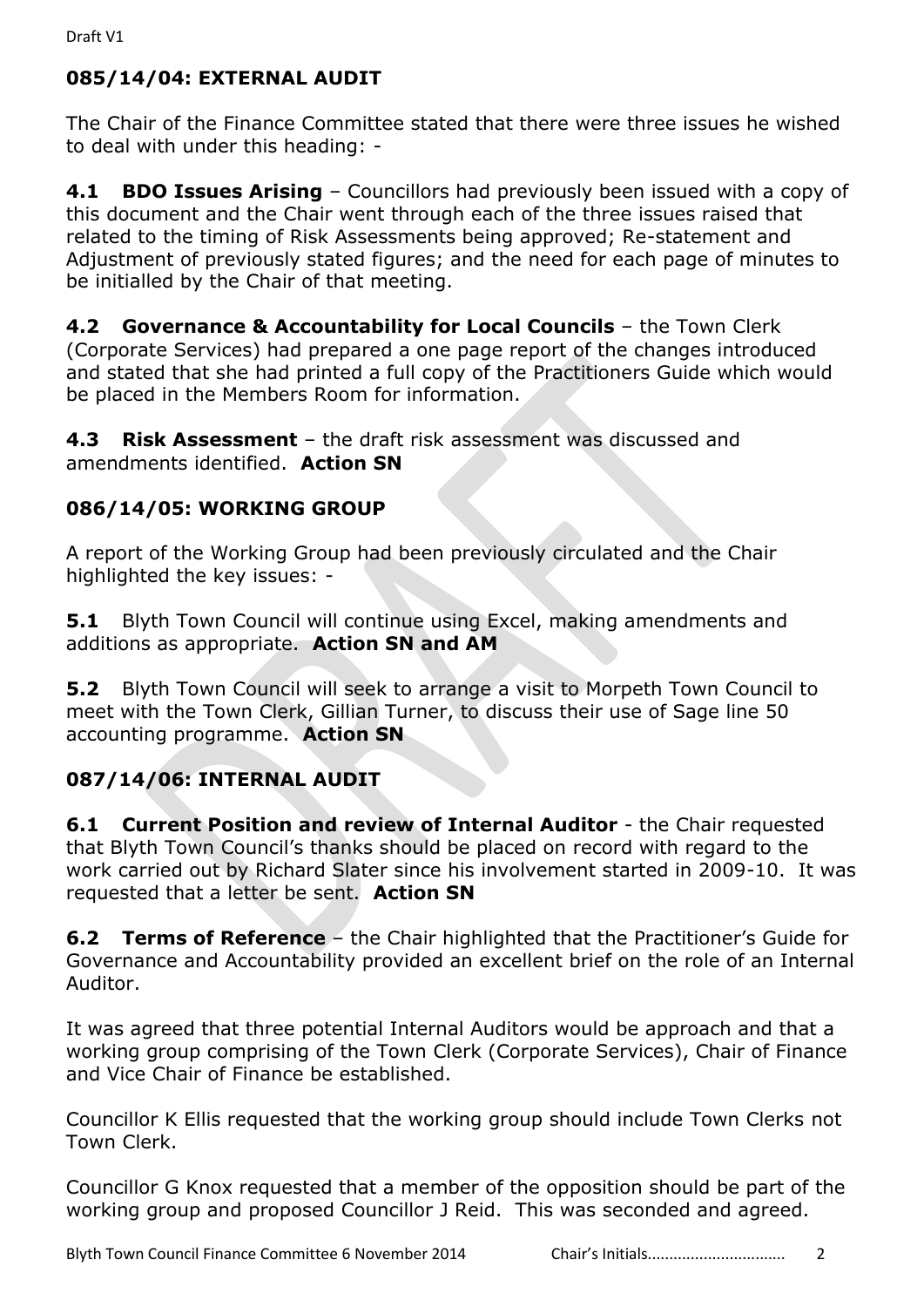# **088/14/07: BUDGET**

**7.1 Precept** – The Chair drew Councillors attention to the recent correspondence received from Northumberland County Council and requested that all committees ensure that their budgetary requirements are identified in advance of the January 2015 Finance Committee meeting.

**7.2 Committee Recommendations** – it was confirmed that the following committees had indicated their budgetary requirements: -

- Assets Committee £320,000
- Planning & Development  $E = 20,000$
- Community Support Grants £120,000

The Chair confirmed that there would be a Staffing Report to the full council on Thursday 20 November 2014. **Action SN**

**7.3 Partnership Board** – it was requested that information regarding detailed expenditure be sought from Northumberland County Council to establish whether monthly payments were meeting cost of wages, contract hire, etc. **Action SN**

### **089/14/08: COUNCIL TAX SUPPORT SCHEME**

As requested the letter from Northumberland County Council had been circulated to Councillors along with a DCLG statement and a response drafted by the Town Clerk (Corporate Services). The documents were discussed in detail and suggested amendments made to the draft response. **Action SN**

#### **090/14/09: WEBSITE**

In the absence of Liam Forsyth, Committee Clerk, a written update had been provided by Steve Bradley of Widescope. The website will be live before the full council meeting on 20 November 2014 and a demonstration will be provided.

### **091/14/10: BTC COMPUTER EQUIPMENT**

Councillors had been provided with information from Collingwood Legal and a copy of Blyth Town Council's Protocol. The information was discussed and it was agreed that all policies and procedures must relate to both Officers and Members. It was also agreed that, if at the time of audit, any equipment was not being utilised for the purpose provided consideration would be given to requesting the return of said equipment. **Action SER and SN**

### **092/14/11: NORTHUMBERLAND COUNTY COUNCIL (SECTION 106)**

A comprehensive discussion ensued about the need to make provision for the transfer of monies from Northumberland County Council to Blyth Town Council for developers plans for bus shelters (S278), play areas (S106), surveys etc.

Care was advised in dealing with enquiries as historically agreements have been between Northumberland County Council and the developer not Blyth Town Council.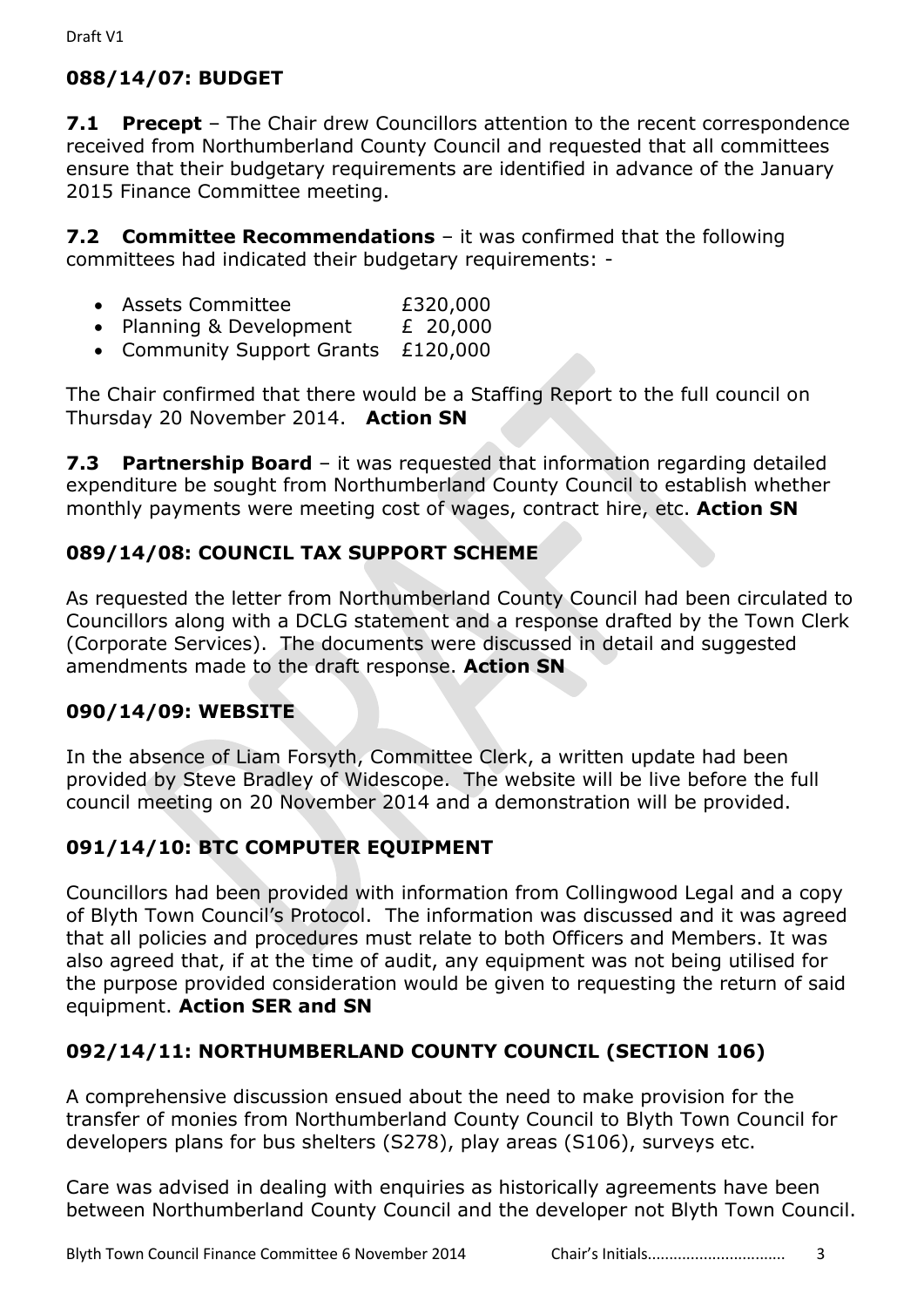Draft V1

It was also acknowledged that there may be potential for Blyth Town Council to have some involvement in future negotiations with developers, particularly as responsibility for ongoing maintenance costs are transferred to Blyth for any bus shelters and play areas provided by developers. It was unanimously agreed that Blyth Town Council would request involvement based on "taking consideration of Blyth Town Council's responsibilities". **Action SER**

## **093/14/12: UPDATE ON THE FINANCIAL REPORTS**

The Chair took Councillors through the following reports:-

**12.1 Management Report** – Councillors were provided with comprehensive information of actual expenditure against budget plus a summary of expenditure by Budget Heads. The Chair advised Councillors that the Town Clerk (Corporate Services) had also provided him with further information of anticipated expenditure against Budget Heads. It was agreed that this would be circulated. **Action SN**

**12.2 Cash Book/Petty Cash** – the Chair advised Councillors that all transactions were included in these documents and that they formed part of the standard financial reports provided for each Finance Committee.

**12.3 Total Deposit Accounts** – the Chair reminded Councillors of an earlier decision to invest some of the reserves in another bank of building society and advised that the Town Clerk (Corporate Services) had been tasked with addressing this. **Action SN**

# **094/14/13: MOTION FROM COUNCILLOR B W ELLIOTT**

Councillor Elliott was invited to speak to his motion that had been circulated as part of the agenda for the meeting. The motion was not seconded and no decision was therefore made to purchase video recording equipment.

# **095/14/14: MOTION FROM COUNCILLOR K ELLIS**

The Chair proposed that the discussion of Councillor Ellis's motion should be moved into Part 2 of the Agenda and that any members of the press or public be asked to leave. This was seconded and agreed and the member of the public was asked to leave the Council Chamber.

Part 2 Minutes will be provided separately for this motion.

# **096/14/15: ITEMS FOR INFORMATION AND URGENT MATTERS**

This was also dealt with under Part 2 of the Agenda and will be incorporated into the Part 2 Minutes.